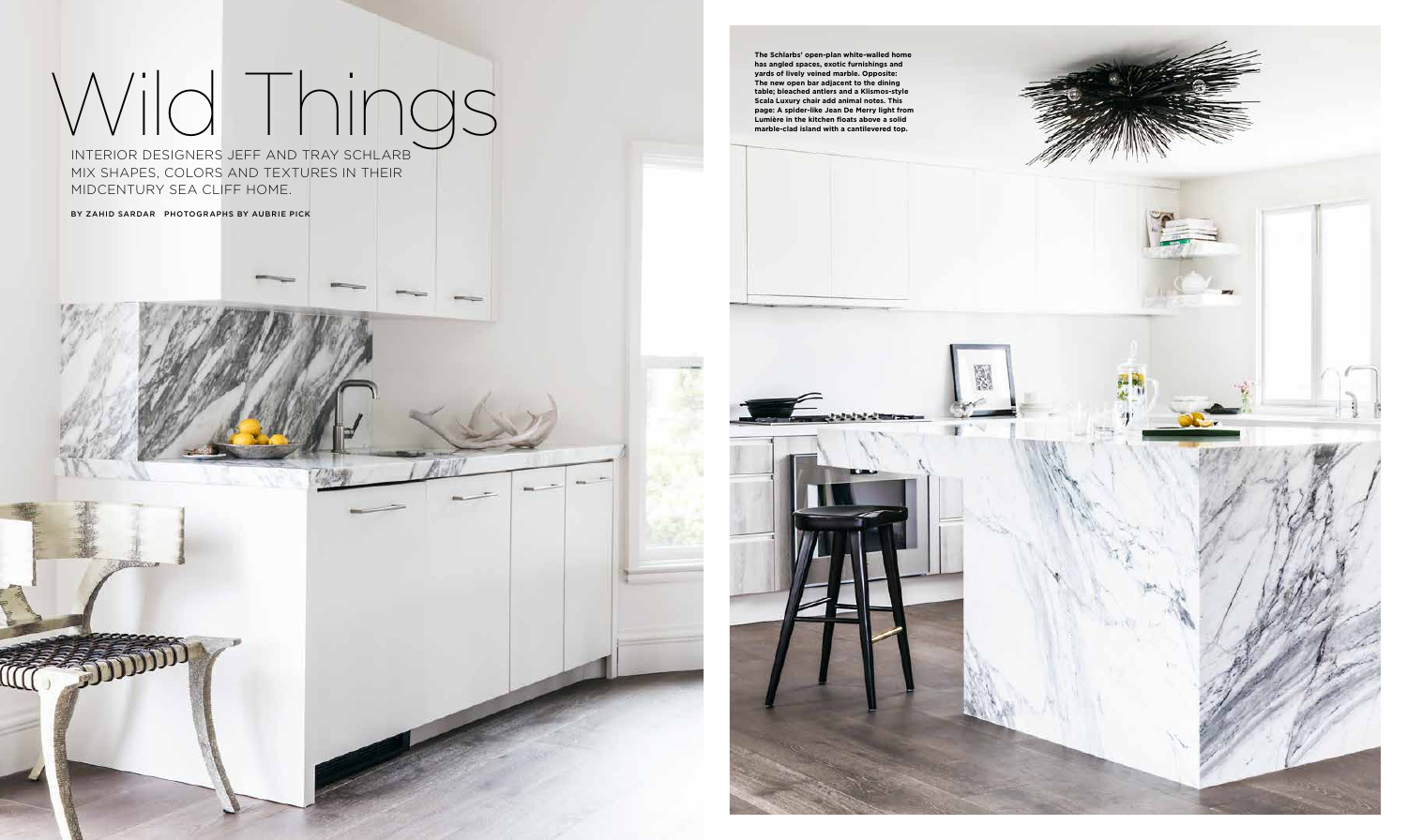TWO YEARS AGO, when Jeff Schlarb, 41, and his wife, Tray, found a triangular site with an unimpressive 1955 two-story split-level house in San Francisco's Sea Cliff neighbor hood, they snapped it up.

"We've always liked odd lots," Schlarb says. The L-shaped 2,500-square-foot structure, atop a garage and basement rooms on a slightly sloped lot, was nothing like its 1930s neoclas sical neighbors. Although it needed a lot of tweaking, "we loved its midcentury simplicity," he recalls.

But it was awkward in shape and plan. Its asymmetrical facade was ultra-wide and the front stairs in the middle ran straight up to conventional living spaces on the top floor and two bedrooms and bathrooms half a story below them. On the plus side, its large French win dows opened onto a back deck and views of the Golden Gate Bridge. The boxy building hov ered high above Baker Beach and it reminded the couple of a cabin they had on a promontory overlooking the Russian River.

"Sea Cliff is truly inspirational," Schlarb says. "It is like no other neighborhood. We are not actually on a cliff, but we hear waves and smell the ocean."

Just four houses away, a hidden path used by families, kids, dogs and bicyclists leads to the beach. "There is a community of neat people who like walking rather than driving. We fell in love with all that and knew we could create something cool," he says.

Since moving to San Francisco in 2001 from London, where they first met, the couple has remodeled at least five homes with their collec tive expertise: she is a trained interior designer from South Africa and he studied business in Missouri and European history in Belgium. They simultaneously launched Green Couch, a home-staging company.

Unexpectedly, Schlarb found himself making design decisions as well, and that eventually led to the start of Jeff Schlarb Designs.

"I don't quite know how I ended up doing interior design but I fell in love with it," he says. "The work found me!"

So the busy pair enthusiastically tackled the design of this latest project with Schlarb at the helm.



The interior now has 3,400 square feet of

usable space on three levels. With architect Ryan Knox, the Schlarbs made several strategic floor plan changes to the kitchen, dining and living rooms to create a new powder room off the kitchen and, half a story below, next to the two bedrooms for their daughters Isabella, 9, and Audrey, 6, an extra office space/den for Schlarb.



The L-shaped living/dining room on the top floor seems larger because a wall between the kitchen and dining area is now gone, making for a truly open plan. True, adding a 4-footwide wall for the powder room did wind up obstructing a preexisting Golden Gate Bridge view from the front door. But now, "that change forces you to fully enter the living space before you see the view," Schlarb says approvingly.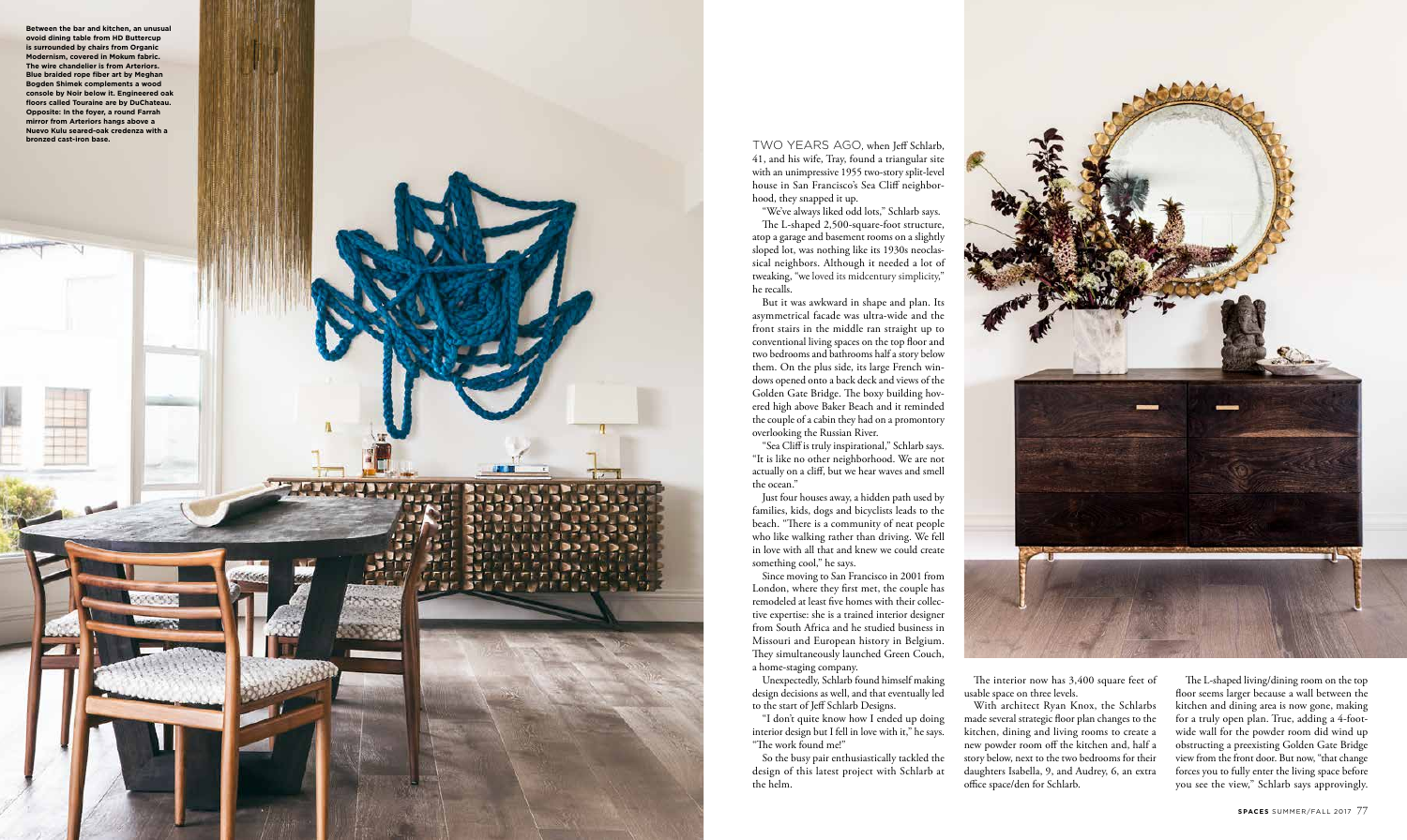

**In the living area where large windows with views of the Golden Gate Bridge open to a wide deck, the twig-like Linden chandelier is from Future Perfect. The ram photograph by Peter Samuels is echoed in the textured Lawrence of La Brea rug and a fleece draped over the curved Vladimir Kagan–inspired settee by Antonio Martins. The peaked ceilings were deliberately made asymmetrical.**

Tarifa-

**ANY MAY MAY** 

**Fechan** 

المستحقق